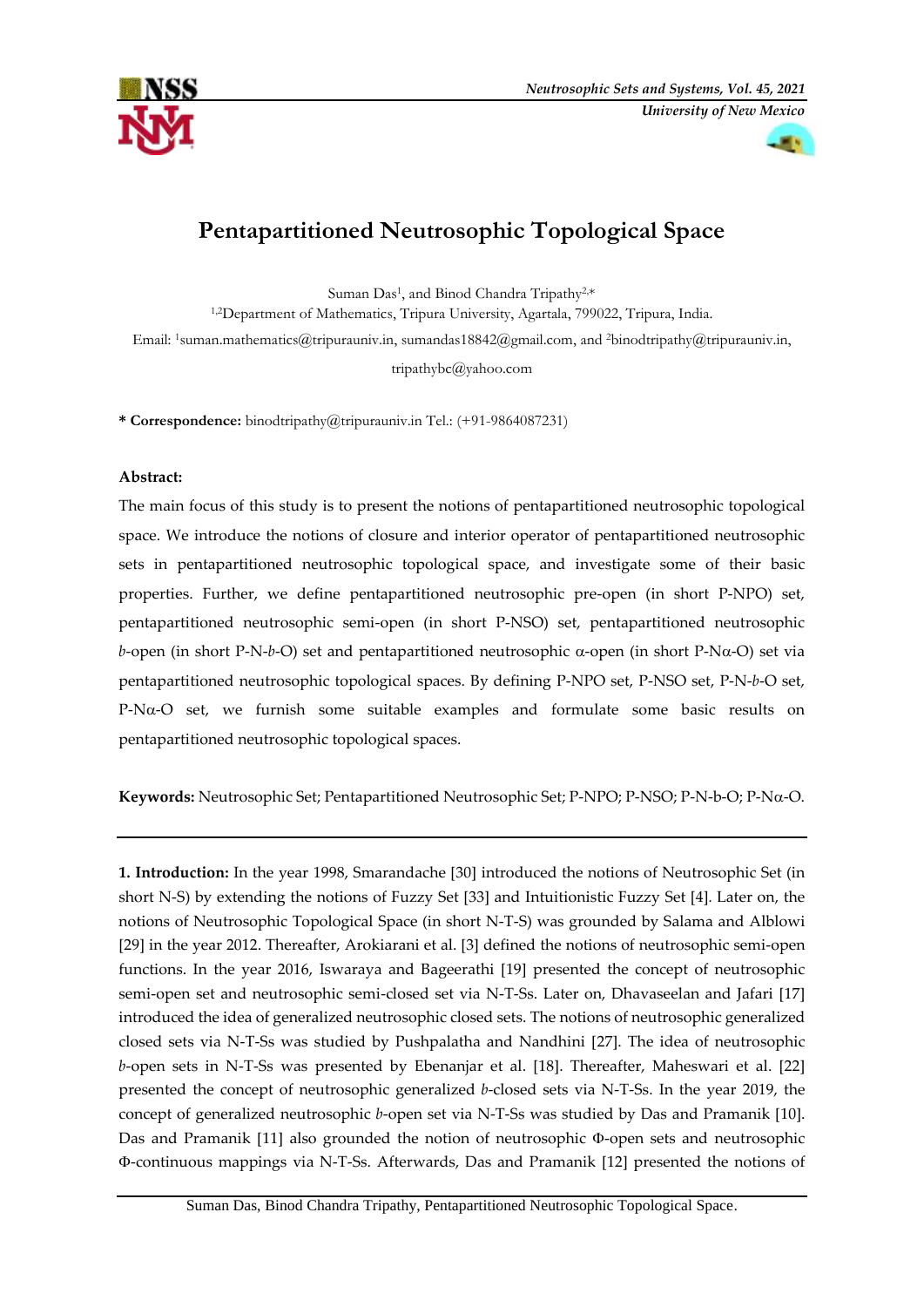neutrosophic simply soft open set via neutrosophic soft topological spaces. Das and Tripathy [16] introduced and studied the neutrosophic simply *b*-open set via N-T-S. Recently, Das et al. [7] applied the concept of topology on Quadripartitioned N-Ss [5] and introduced the notions of Quadripartitioned N-T-S.

In the year 2020, Mallick and Pramanik [23] grounded the notions of Pentapatitioned Neutrosophic Set (in short P-N-S) by extending the notions of N-S and Quadripartitioned N-S. The main focus of this article is to procure the notions of Pentapartitioned Neutrosophic Topological Space (in short Pentapartitioned N-T-S) and study several properties of them.

**Research Gap**: No investigation on pentapartitioned neutrosophic topological space has been reported in the recent literature.

**Motivation**: To reduce the research gap, we procure the notion of pentapartitioned neutrosophic topological space.

The remaining part of this article has been split into the following sections:

In section-2, we recall some relevant definitions and results on N-S, N-T-S, and P-N-S. In section-3, we present the notions of Pentapartitioned N-T-S and formulate some results on it. In section-4, we conclude the work done in this paper.

#### **2. Preliminaries and Definitions:**

In this section, we give some some basic definitions and results those are relevant to the main results of this article.

**Definition 2.1.** [23] Let *W* be a universe of discourse. Then *P*, a P-N-S over *W* is defined by:

 $P = \{(q, Tr(q), Cr(q), Gr(q), Ur(q), Fr(q)) : q \in W\}$ , where  $Tr(q)$ ,  $Cr(q)$ ,  $Gr(q)$ ,  $Ur(q)$ ,  $Fr(q)$  ( $\in [0, 1]$ ) are the truth membership, contradiction membership, ignorance membership, unknown membership, and falsity membership values of  $q \in W$ . So,  $0 \leq Tr(q) + Cr(q) + Gr(q) + Ur(q) + Fr(q) \leq 5$ , for all  $q \in W$ .

**Definition 2.2.** [23] The absolute P-N-S (1<sub>PN</sub>) and the null P-N-S (0<sub>PN</sub>) over a fixed set *W* are defined as follows:

(*i*)  $1_{PN} = \{(q,1,1,0,0,0) : q \in W\};$ 

(*ii*)  $0_{PN} = \{(q,0,0,1,1,1): q \in W\}.$ 

The absolute P-N-S 1*PN* and the null P-N-S 0*PN* have other seven types of representations. They are given below:

*PN* = {(*q*,1,1,0,0,1): *q* ∈ *W*}; *PN* = {(*q*,1,1,0,1,0): *qW*};  $1_{PN} = \{(q,1,1,1,0,0): q \in W\};$  $1_{PN} = \{(q,1,1,0,1,1): q \in W\};$ *PN* = {(*q*,1,1,1,0,1): *qW*}; *PN* = {(*q*,1,1,1,1,0): *q* ∈ *W*};

Suman Das, Binod Chandra Tripathy, Pentapartitioned Neutrosophic Topological Space.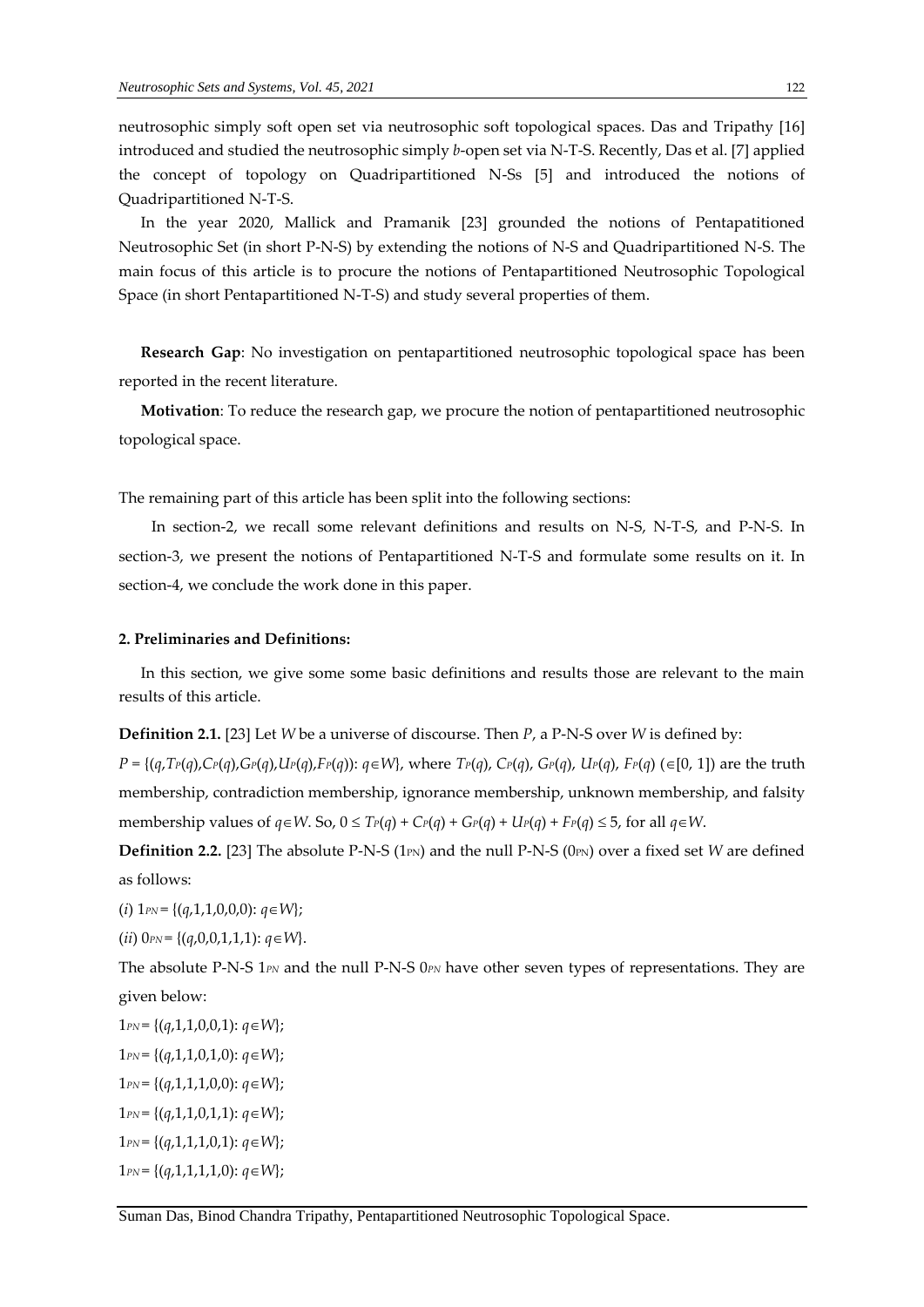- $1_{PN} = \{(q,1,1,1,1,1): q \in W\};$
- $0_{PN} = \{(q,0,0,1,1,0): q \in W\};$
- $0_{PN} = \{(q,0,0,1,0,1): q \in W\};$
- $0_{PN} = \{(q,0,0,0,1,1): q \in W\};$
- $0_{PN} = \{(q,0,0,1,0,0): q \in W\};$
- 0*PN* = {(*q*,0,0,0,1,0): *qW*};
- $0_{PN} = \{(q,0,0,0,0,1): q \in W\};$
- $0_{PN} = \{(q,0,0,0,0,0); q \in W\}.$

**Remark 2.1.** Throughout this article we shall use  $1_{PN} = \{(q,1,1,0,0,0): q \in W\}$  and  $0_{PN} = \{(q,0,0,1,1,1):$ *qW*}, since the complement of 1*PN* needs to be 0*PN* and the complement of 0*PN* needs to be 1*PN*. But for any combination of 1<sub>*PN*</sub> and 0<sub>*PN*</sub> from the other seven types of combination, it does not hold. Clearly,  $0_{PN} \subseteq X \subseteq 1_{PN}$ , for any P-N-S *X* over *W*.

**Definition 2.3.** [23] Let  $X = \{(q, Tx(q), Cx(q), Cx(q), Lx(q), Fx(q)) : q \in W\}$  and  $Y = \{(q, Tx(q), Cx(q), Cx(q), Lx(q), Lx(q), Lx(q), Fx(q), Dx(q), Lx(q), Fx(q), Dx(q), Fx(q), Fx(q), Fx(q), Fx(q)\}$  $F_Y(q)$ :  $q \in W$  be two P-N-Ss over a fixed set W. Then,  $X \subseteq Y$  if and only if  $Tx(q) \leq Ty(q)$ ,  $Cx(q) \leq Cy(q)$ ,  $G_X(q) \ge G_Y(q)$ ,  $U_X(q) \ge U_Y(q)$ ,  $F_X(q) \ge F_Y(q)$ , for all  $q \in W$ .

**Example 2.1.** Let *W* = {*m*1, *m*2}. Consider two P-NSs *X =* {(*m*1,0.4,0.3,0.7,0.7,0.8), (*m*2,0.2,0.5,0.8,0.7,0.8)} and *Y* = { $(m_1, 0.7, 0.5, 0.5, 0.5, 0.4)$ ,  $(m_2, 0.8, 0.7, 0.5, 0.5, 0.5)$ } over *W*. Then, *X*  $\subseteq$  *Y*.

**Definition 2.4.** [23] Let  $X = \{(q, Tx(q), Cx(q), Gx(q), Ux(q), Fx(q)) : q \in W\}$  and  $Y = \{(q, Tx(q), Cx(q), Cx(q), Ux(q), Gx(q), Ux(q), Gx(q), Ux(q), Gx(q), Ux(q), Gx(q), Ux(q), Gx(q, Qx,q), Ux(q, Qx,q), Ux(q, Qx,q), Ux(q, Qx,q), Ux(q, Qx,q), Ux(q, Qx,q), Ux(q, Qx,q), Ux(q, Qx,q), Ux(q, Qx,q), Ux(q, Qx,q), Ux(q, Qx,q), Ux(q, Qx,q), Ux(q, Q$  $F_Y(q)$ :  $q \in W$ } be two P-N-Ss over a fixed set *W*. Then, the intersection of *X* and *Y* is defined by  $X \cap Y = \{(q, min\{Tx(q), Tx(q)\}, min\{Cx(q), C_Y(q)\}, max\{G_X(q), G_X(q)\}, max\{U_X(q), U_X(q)\}, max\{Fx(q), F_X(q)\})$ : *q*∈*W*}.

**Example 2.2.** Let *W* = {*m*1, *m*2}. Consider two P-N-Ss *X =* {(*m*1,0.6,0.5,0.6,0.7,0.5), (*m*2,0.8,0.5,0.6,0.7,0.8)} and  $Y = \{(m_1, 0.7, 0.6, 0.5, 0.5, 0.2), (m_2, 0.9, 0.7, 0.4, 0.3, 0.8)\}$  over *W*. Then, intersection of *X* and *Y* is  $X \cap Y =$ {(*m*1,0.6,0.5,0.6,0.7,0.5), (*m*2,0.8,0.5,0.6,0.7,0.8)}.

**Definition 2.5.** [23] Let  $X = \{(q, Tx(q), Cx(q), Gx(q), Ux(q), Fx(q)) : q \in W\}$  and  $Y = \{(q, Tx(q), Cx(q), Gx(q), Ux(q), Gx(q), Ux(q), Gx(q), Ux(q), Gx(q), Ux(q), Gx(q), Ux(q), Gx(q), Ux(q), Gx(q), Ux(q), Gx(q), Ux(q), Gx(q), Ux(q), Gx(q), Ux(q), Gx(q), Ux(q), Gx(q), Ux(q), Gx(q), Ux(q), Ux(q), Gx(q), Ux(q), Gx(q), Ux(q), Gx(q), Ux(q), Gx(q), Ux(q), G$  $F_Y(q)$ :  $q \in W$ } be two P-N-Ss over a fixed set *W*. Then, the union of *X* and *Y* is defined by

 $X \cup Y = \{(q, \max\{Tx(q), Tx(q)\}, \max\{Cx(q), C\lor(q)\}, \min\{Gx(q), Gx(q)\}, \min\{Ux(q), Ux(q)\}, \min\{Fx(q), Fx(q)\})\}.$  $q \in W$ .

**Example 2.3.** Let *W* = {*m*1, *m*2}. Consider two P-N-Ss *X =* {(*m*1,0.5,0.5,0.4,0.7,0.6), (*m*2,0.7,0.5,0.7,0.8,0.4)} and *Y* = {(*m*1,0.8,0.5,0.7,0.8,0.9), (*m*2,1.0,0.8,0.7,0.6,0.5)} over *W*. Then, *XY* = {(*m*1,0.8,0.5,0.4,0.7,0.6), (*m*2,1.0,0.8,0.7,0.6,0.4)}.

**Definition 2.6.** [23] Suppose that  $X = \{(q, Tx(q), Cx(q), Gx(q), Ux(q), Fx(q)) : q \in W\}$  be a P-N-S over W. Then, the complement of X is defined by  $X^c = \{(q, F_X(q), U_X(q), 1 - G_X(q), C_X(q), T_X(q)) : q \in W\}$ .

**Example 2.4.** Let *W* = {*m*1, *m*2}. Consider a P-N-S *X* = {(*m*1,0.7,0.8,0.6,0.8,1.0), (*m*2,1.0,0.9,0.5,0.4,0.8)} be a P-NS over *W*. Then, the complement of *X* is  $X^c = \{(m_1, 1.0, 0.8, 0.4, 0.8, 0.7), (m_2, 0.8, 0.4, 0.5, 0.9, 1.0)\}.$ 

Now, we define the complement of a P-N-S in another way, which was given below: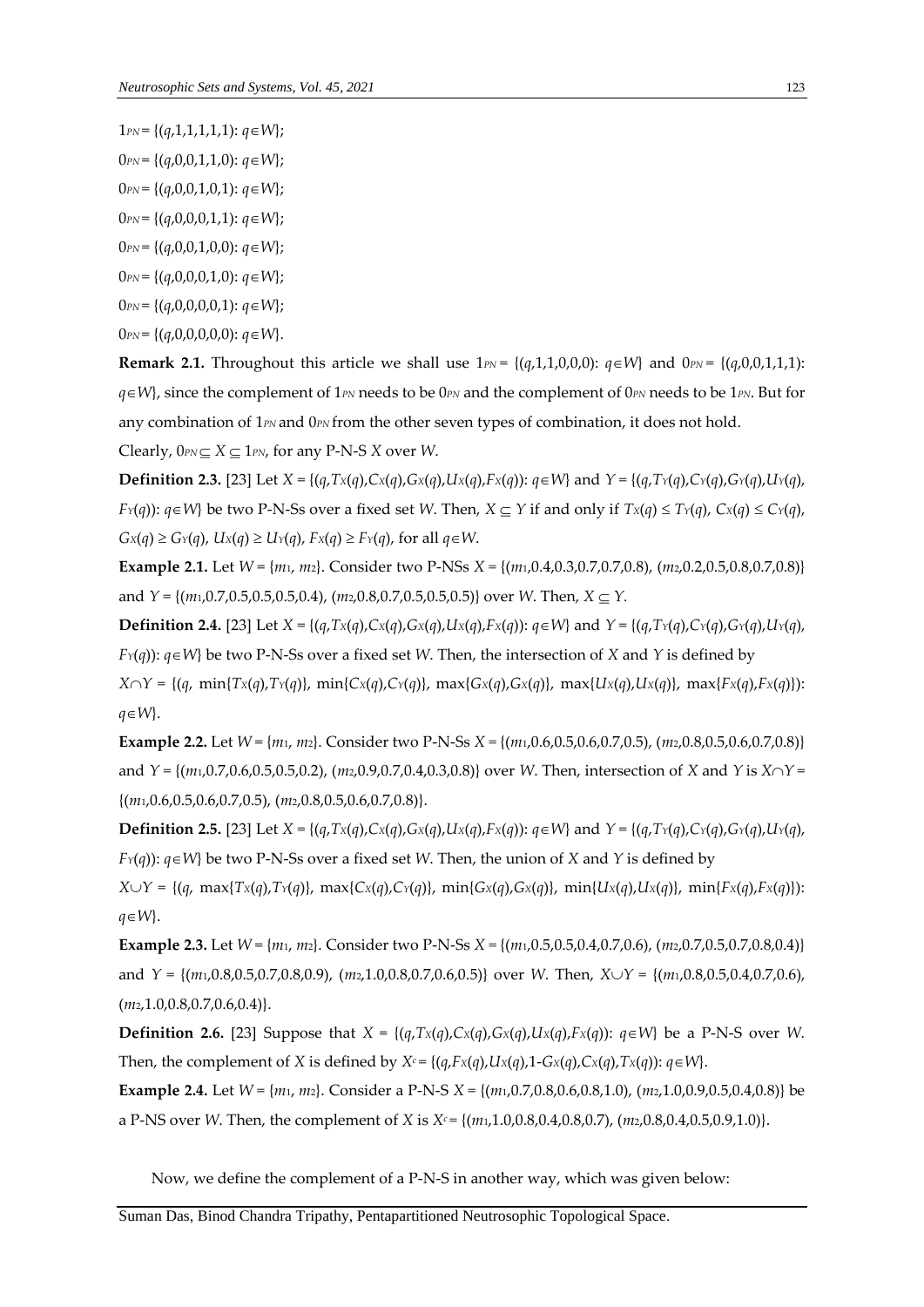**Definition 2.7.** Let  $X = \{(q, Tx(q), Cx(q), Cx(q), Ux(q), Fx(q)) : q \in W\}$  be a P-N-S over a fixed set W. Then, the complement of *X* i.e. *X<sup>c</sup>* is defined by

*X<sup>c</sup>* = {(*q*,1-*TX*(*q*),1*-CX*(*q*),1-*GX*(*q*),1-*UX*(*q*),1-*FX*(*q*)): *qW*}.

**Example 2.5.** Let *W* = {*m*1, *m*2}. Let *X* = {(*m*1,0.5,0.8,0.4,0.7,0.5), (*m*2,0.5,0.4,0.5,0.8,0.7)} be a P-N-S over *W*. Then, *X<sup>c</sup>* = {(*m*<sub>1</sub>,0.5,0.2,0.6,0.3,0.5), (*m*<sub>2</sub>,0.5,0.6,0.5,0.2,0.3)}.

### **3. Pentapartitioned Neutrosophic Topology:**

In this section, we procure the notions of pentapartitioned neutrosophic topology on P-N-Ss. Then, we introduce the interior and closure of a P-N-S from the point of view of pentapartitioned N-T-S, and prove some results on them.

**Definition** 3.1. Let *W* be a fixed set. Then, a set  $\Im$  of P-N-Ss over *W* is called a Pentapartitioned Neutrosophic Topology (in short Pentapartitioned N-T) on *W*, if the following three conditions hold:

 $(i)$  O<sub>PN</sub>,  $1_{PN} \in \mathfrak{I}$ ;

(ii)  $Y_1, Y_2 \in \mathfrak{I} \implies Y_1 \cap Y_2 \in \mathfrak{I}$ ;

(iii)  $\{Y_i: i \in \Delta\} \subseteq \mathfrak{I} \Rightarrow \bigcup Y_i \in \mathfrak{I}.$ 

Then, the pair (W,3) is called a Pentapartitioned Neutrosophic Topological Space (in short Pentapartitioned N-T-S). Each element of  $\Im$  is called a pentapartitioned neutrosophic open sets (in short P-NOS). If *Y*  $\in$  3, then *Y<sup><i>c*</sup> is called a pentapartitioned neutrosophic closed set (in short P-NCS).

**Example 3.1.** Let *X*, *Y* and *Z* be three P-N-Ss over a fixed set *W*={*p*, *q*, *r*} such that:

*X =* {(*p*,0.7,0.4,0.6,0.7,0.5), (*q*,0.5,0.6,0.4,0.5,0.1), (*r*,0.9,0.5,0.3,0.6,0.7): *p*, *q*, *rW*};

*Y =* {(*p*,0.6,0.4,0.7,0.8,0.9), (*q*,0.5,0.4,0.6,0.8,0.3), (*r*,0.4,0.4,0.7,0.7,0.8): *p*, *q*, *rW*};

*Z =* {(*p*,0.5,0.3,0.8,0.8,1.0), (*q*,0.4,0.3,0.8,0.9,0.4), (*r*,0.3,0.4,0.8,0.7,1.0): *p*, *q*, *rW*}.

Then, the collection  $\Im$ ={0 $_{PN}$ , 1 $_{PN}$ , *X*, *Y*, *Z*} forms a Pentapartitioned N-T on *W*.

**Remark 3.1.** In a Pentapartitioned N-T-S ( $W$ ,  $\Im$ ), the null P-N-S ( $0_{PN}$ ) and the absolute P-N-S ( $1_{PN}$ ) are both P-NOS and P-NCS in  $(W, \mathfrak{I})$ .

The pentapartitioned neutrosophic interior and pentapartitioned neutrosophic closure of a P-N-S are defined as follows:

**Definition 3.2.** Let (*W*,) be a Pentapartitioned N-T-S. Let *X* be a P-N-S over *W*. Then, the pentapartitioned neutrosophic interior (in short *P-Nint*) of *X* is the union of all P-NOSs contained in *X* and the pentapartitioned neutrosophic closure (in short *P-Ncl*) of *X* is the intersection of all P-NCSs containing *X*, i.e.

 $P\text{-}N$ *int*(*X*) =  $\cup$ {*Y*: *Y*<sub> $\subseteq$ </sub>*X* and *Y* is a P-NOS in (*W*<sub>r</sub>, 3)},

and  $P\text{-}N_{cl}(X) = \bigcap \{Z: X \subseteq Z \text{ and } Z \text{ is a P-NCS in } (W,\mathfrak{I})\}.$ 

**Remark 3.2.** It is clearly seen that  $P\text{-}N<sub>int</sub>(X)$  is the largest P-NOS in ( $W$ , $\Im$ ), which is contained in *X* and  $P-N_{cl}(X)$  is the smallest P-NCS in  $(W,\mathfrak{I})$  that contains *X*.

**Theorem 3.1.** Let  $(W,\mathfrak{I})$  be a Pentapartitioned N-T-S. Let *Q* and *R* be any two P-N-Ss over *W*. Then, the following holds: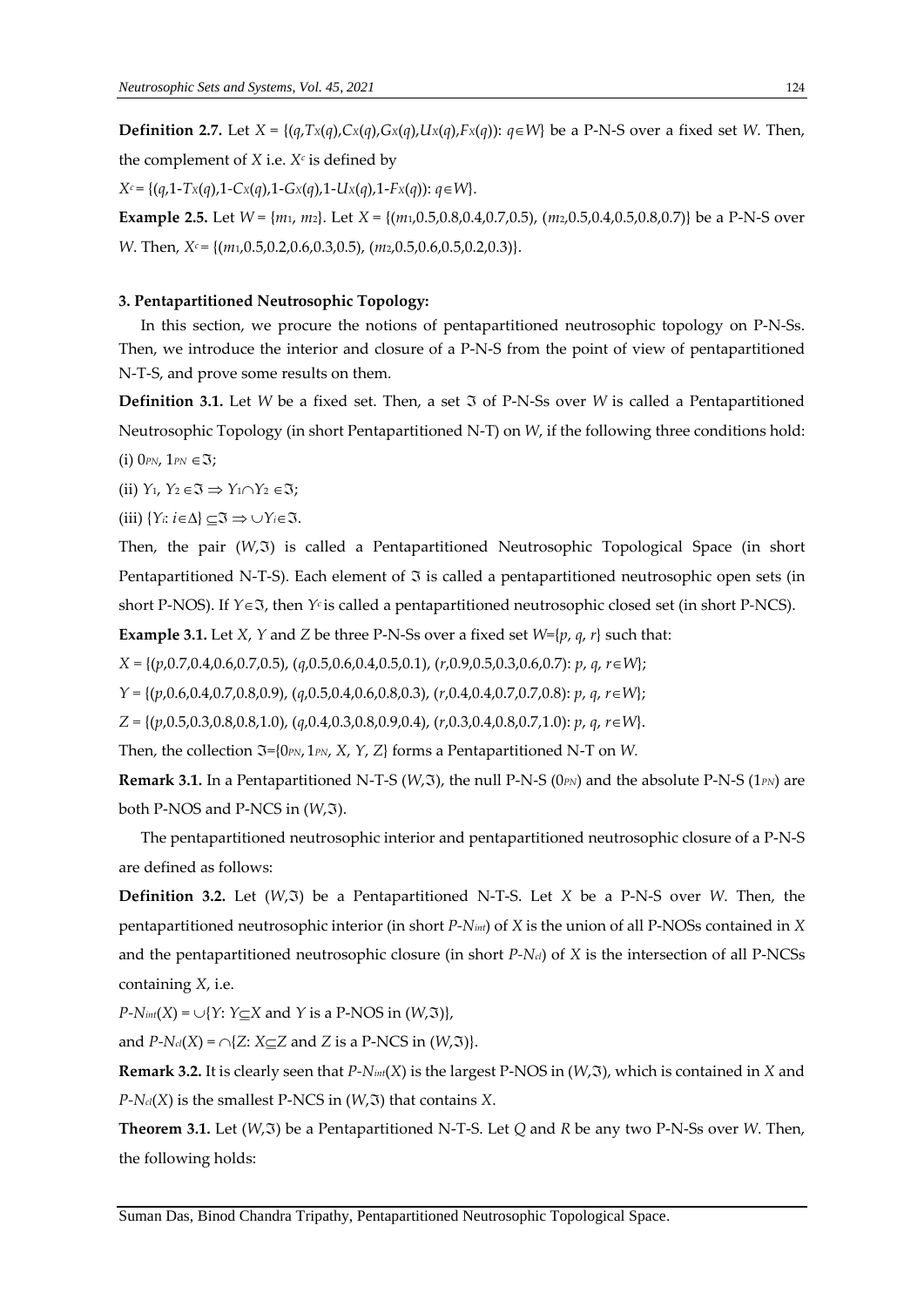$(i)$   $P-N$ *int* $(Q) \subseteq Q \subseteq P-N$ *cl* $(Q)$ ;

$$
(ii) Q \subseteq R \Rightarrow P\text{-}N_{cl}(Q) \subseteq P\text{-}N_{cl}(R);
$$

$$
(iii) Q \subseteq R \Rightarrow P\text{-}N_{int}(Q) \subseteq P\text{-}N_{int}(R);
$$

$$
(iv) P\text{-}N_{cl}(Q\cup R) = P\text{-}N_{cl}(Q) \cup P\text{-}N_{cl}(R);
$$

 $(v)$   $P-N_{cl}(Q\cap R) \subset P-N_{cl}(Q) \cap P-N_{cl}(R);$ 

$$
(vi) P\text{-}N_{int}(Q\cup R) \supseteq P\text{-}N_{int}(Q) \cup P\text{-}N_{int}(R);
$$

 $(vii)$   $P-N<sub>int</sub>(Q \cap R) \subseteq P-N<sub>int</sub>(Q) \cap P-N<sub>int</sub>(R)$ .

**Proof.** (*i*) From definition 3.2., we have  $P\text{-}N$ *int*(*Q*) =  $\cup$ {*R*: *R* is a P-NOS in (*W*, 3) and *R* $\subseteq$ *Q*}. Since, each  $R \subseteq Q$ , so  $\cup \{R: R \text{ is a P-NOS in } (W, \Im) \text{ and } R \subseteq Q\} \subseteq Q$ , i.e.  $P \text{-} N$ *int*(*Q*) $\subseteq Q$ .

Again,  $P-N_{c}(Q) = \bigcap \{Z: Z \text{ is a } P-\text{NCS in } (W,\mathfrak{I}) \text{ and } Q \subseteq Z\}$ . Since, each  $Z \supseteq Q$ , so  $\bigcap \{Z: Z \text{ is a } P-\text{NCS in } Q\}$  $(W,\mathfrak{I})$  and  $Q \subseteq Z$   $\supseteq Q$ , i.e.  $P$ - $N_{cl}(Q) \supseteq Q$ .

Therefore,  $P$ - $N$ *int*(*Q*) $\subseteq$ *Q* $\subseteq$  $P$ - $N$ *cl*(*Q*).

(*ii*) Let (*W*,  $\Im$ ) be a Pentapartitioned N-T-S. Let *Q* and *R* be any two P-N-Ss over *W* such that  $Q \subseteq R$ .

Now, 
$$
P\text{-}N_d(Q) = \bigcap \{Z: Z \text{ is a P-NCS in } (W, \Im) \text{ and } Q \subseteq Z\}
$$

$$
\subseteq \cap \{Z: Z \text{ is a P-NCS in } (W,\mathfrak{I}) \text{ and } R \subseteq Z\}
$$
 [Since  $Q \subseteq R$ ]

$$
=P\text{-}\mathcal{N}_\mathit{cl}(R)
$$

 $\Rightarrow$  *P-N*<sup>*cl*</sup>(*Q*)  $\subset$  *P-N*<sup>*cl*</sup>(*R*).

Therefore,  $Q \subseteq R \Rightarrow P \cdot N_{cl}(Q) \subseteq P \cdot N_{cl}(R)$ .

(*iii*) Let (*W*,  $\Im$ ) be a Pentapartitioned N-T-S. Let *Q* and *R* be any two P-N-Ss over *W* such that  $Q \subseteq R$ .

Now,  $P\text{-}N_{int}(Q) = \bigcup \{Z: Z \text{ is a P-NOS in } (W,\mathfrak{F}) \text{ and } Z \subseteq Q\}$ 

 $\subseteq \cup \{Z: Z \text{ is a P-NOS in } (W,\Im) \text{ and } Z \subseteq R\}$  [Since  $Q \subseteq R$ ]

 $= P - N_{int}(R)$ 

 $\Rightarrow$  *P-Nint*(*Q*)  $\subseteq$  *P-Nint*(*R*).

Therefore,  $Q \subseteq R \Rightarrow P \cdot N_{int}(Q) \subseteq P \cdot N_{int}(R)$ .

(*iv*) Let *Q* and *R* be two pentapartitioned neutrosophic subsets of a Pentapartitioned N-T-S (*W*,). It is known that  $Q \subseteq Q \cup R$  and  $R \subseteq Q \cup R$ .

Now, 
$$
Q \subseteq Q \cup R
$$

 $\Rightarrow$  *P-N*<sup>*cl*</sup>(*Q*)  $\subseteq$  *P-N*<sup>*cl*</sup>(*Q*)*;* 

and 
$$
R \subseteq Q \cup R
$$

$$
\Rightarrow P\text{-}N_{\text{cl}}(R) \subseteq P\text{-}N_{\text{cl}}(Q\cup R).
$$

 $\text{Therefore, } P\text{-}N_{cl}(Q)\cup P\text{-}N_{cl}(R) \subseteq P\text{-}N_{cl}(Q\cup R)$  (1)

We have,  $Q \subseteq P-N_{cl}(Q)$ ,  $R \subseteq P-N_{cl}(R)$ . Therefore,  $Q \cup R \subseteq P-N_{cl}(Q) \cup P-N_{cl}(R)$ . Further, it is known that *P-N*<sup>*cl*</sup>(*Q*) $\cup$ *P-N*<sup>*cl*</sup>(*R*) is a P-NCS in (*W*, 3). It is clear that, *P-N*<sup>*cl*</sup>(*Q*) $\cup$ *P-N*<sup>*cl*</sup>(*R*) is a P-NCS in (*W*, 3), which contains *Q* $\cup$ *R*. But it is known that *P*-*Nd*(*Q* $\cup$ *R*) is the smallest *P*-*NCS* in (*W*, 3), which contains *Q* $\cup$ *R*.  $T$  **Therefore,**  $P$ - $N$ *cl*( $Q \cup R$ )  $\subseteq P$ - $N$ *cl*( $Q$ ) $\cup P$ - $N$ *cl*( $R$ ) (2) From eq. (1) and eq. (2), we have  $P-N_{cl}(Q\cup R) = P-N_{cl}(Q)\cup P-N_{cl}(R)$ .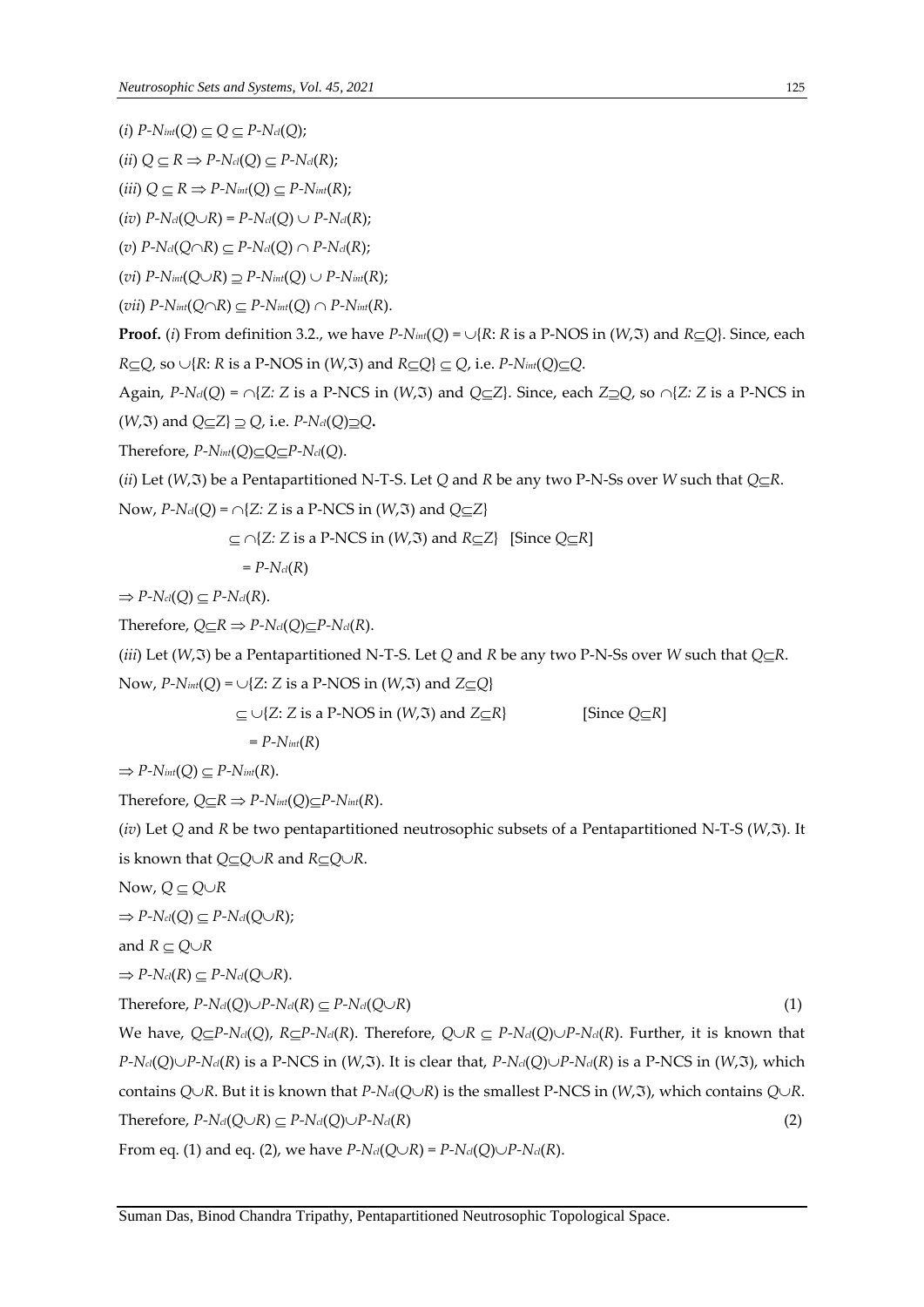( $v$ ) Let Q and R be two pentapartitioned neutrosophic subsets of a P-NTS ( $W$ , $\Im$ ). It is known that

*Q*∩*R*⊆*Q*, *Q*∩*R*⊆*R*. Now, *Q∩R*⊆*Q*  $\Rightarrow$  *P-N*<sup>*cl*</sup>(*Q* $\cap$ *R*)  $\subseteq$  *P-N*<sup>*cl*</sup>(*Q*); and  $Q \cap R \subset R$  $\Rightarrow$   $P$ - $N$ <sup>*cl*</sup>( $Q \cap R$ )  $\subseteq$   $P$ - $N$ *cl*( $R$ ). Therefore,  $P\text{-}N_{cl}(Q\cap R) \subseteq P\text{-}N_{cl}(Q)\cap P\text{-}N_{cl}(R)$ . (*vi*) Let *Q* and *R* be two pentapartitioned neutrosophic subsets of a Pentapartitioned N-T-S (*W*,). It is known that  $Q \subseteq Q \cup R$  and  $R \subseteq Q \cup R$ . Thus, we get *QQR*  $\Rightarrow$  *P-Nint*(*Q*)  $\subseteq$  *P-Nint*(*Q* $\cup$ *R*); and  $R \subseteq Q \cup R$  $\Rightarrow$  *P-Nint*(*R*)  $\subset$  *P-Nint*(*Q* $\cup$ *R*). Therefore,  $P\text{-}N_{int}(Q)\cup P\text{-}N_{int}(R) \subseteq P\text{-}N_{int}(Q\cup R)$ . (*vii*) Let *Q* and *R* be two pentapartitioned neutrosophic subsets of a Pentapartitioned N-T-S (*W*, 3). It is known that  $Q \cap R \subseteq Q$ ,  $Q \cap R \subseteq R$ . Now, *Q∩R*⊆*Q*  $\Rightarrow$  *P-Nint*(*Q* $\cap$ *R*)  $\subseteq$  *P-Nint*(*Q*);

and  $Q \cap R \subset R$ 

$$
\Rightarrow P\text{-}N_{int}(Q\cap R) \subseteq P\text{-}N_{int}(R).
$$

Therefore,  $P\text{-}N_{int}(Q \cap R) \subseteq P\text{-}N_{int}(Q) \cap P\text{-}N_{int}(R)$ .

Theorem 3.2. Let *Q* be a pentapartitioned neutrosophic subset of a Pentapartitioned N-T-S (*W*,3). Then, the following holds:

$$
(i) (P\text{-}N_{int}(Q))^{c} = P\text{-}N_{cl}(Q^{c});
$$

$$
(ii) (P\text{-}N_{cl}(Q))^{c} = P\text{-}N_{int}(Q^{c}).
$$

**Proof.** (i) Let  $(W,\Im)$  be a Pentapartitioned N-T-S and  $Q = \{(w, T_Q(w), C_Q(w), C_Q(w), U_Q(w), F_Q(w))\}$ *wW*} be a pentapartitioned neutrosophic subset of *W*.

We have,

 $P-N$ *int*(*Q*) =  $\cup$ {*Z<sub>i</sub>* : *i*  $\in$   $\Delta$  and *Z<sub>i</sub>* is a P-NOS in (*W<sub>r</sub>*3) such that *Z<sub>i</sub>*  $\subseteq$  *Q*}

 $= \{(w, \vee T_{Z_i}(w), \vee C_{Z_i}(w), \wedge G_{Z_i}(w), \wedge U_{Z_i}(w), \wedge F_{Z_i}(w)): w \in W\}$ , where for all  $i \in \Delta$  and  $Z_i$  is a P-NOS in  $(W,\mathfrak{T})$  such that  $Z_i \subseteq Q$ .

This implies,  $(P - N_{int}(Q))^c = \{(w, \land T_{Z_i}(w), \land C_{Z_i}(w), \lor G_{Z_i}(w), \lor U_{Z_i}(w), \lor F_{Z_i}(w)) : w \in W\}.$ 

Since,  $\wedge T_{Z_i}(w) \le T_E(w)$ ,  $\wedge C_{Z_i}(w) \le C_E(w)$ ,  $\vee G_{Z_i}(w) \ge G_E(w)$ ,  $\vee U_{Z_i}(w) \ge U_E(w)$ ,  $\vee F_{Z_i}(w) \ge F_E(w)$ , for each  $i \in \Delta$  and  $w \in W$ , so  $P$ - $N$ *d*( $Q$ <sup>*c*</sup>) = {( $w$ ,  $\wedge T_{Z_i}(w)$ ,  $\wedge C_{Z_i}(w)$ ,  $\vee G_{Z_i}(w)$ ,  $\vee U_{Z_i}(w)$ ,  $\vee F_{Z_i}(w)$ ):  $w \in W$ }} =  $\cap$ { $Z_i$ :  $i \in \Delta$  and *Z*<sup>*i*</sup> is a P-NCS in (*W*,3) such that  $Q$ <sup>*c*</sup> $\subseteq$ *Z<sub>i</sub>*}. Therefore, (*P-N*<sub>*int*</sub>(*Q*)*)<sup><i>c*</sup> = *P-Ncl*(*Q<sup><i>c*</sup>).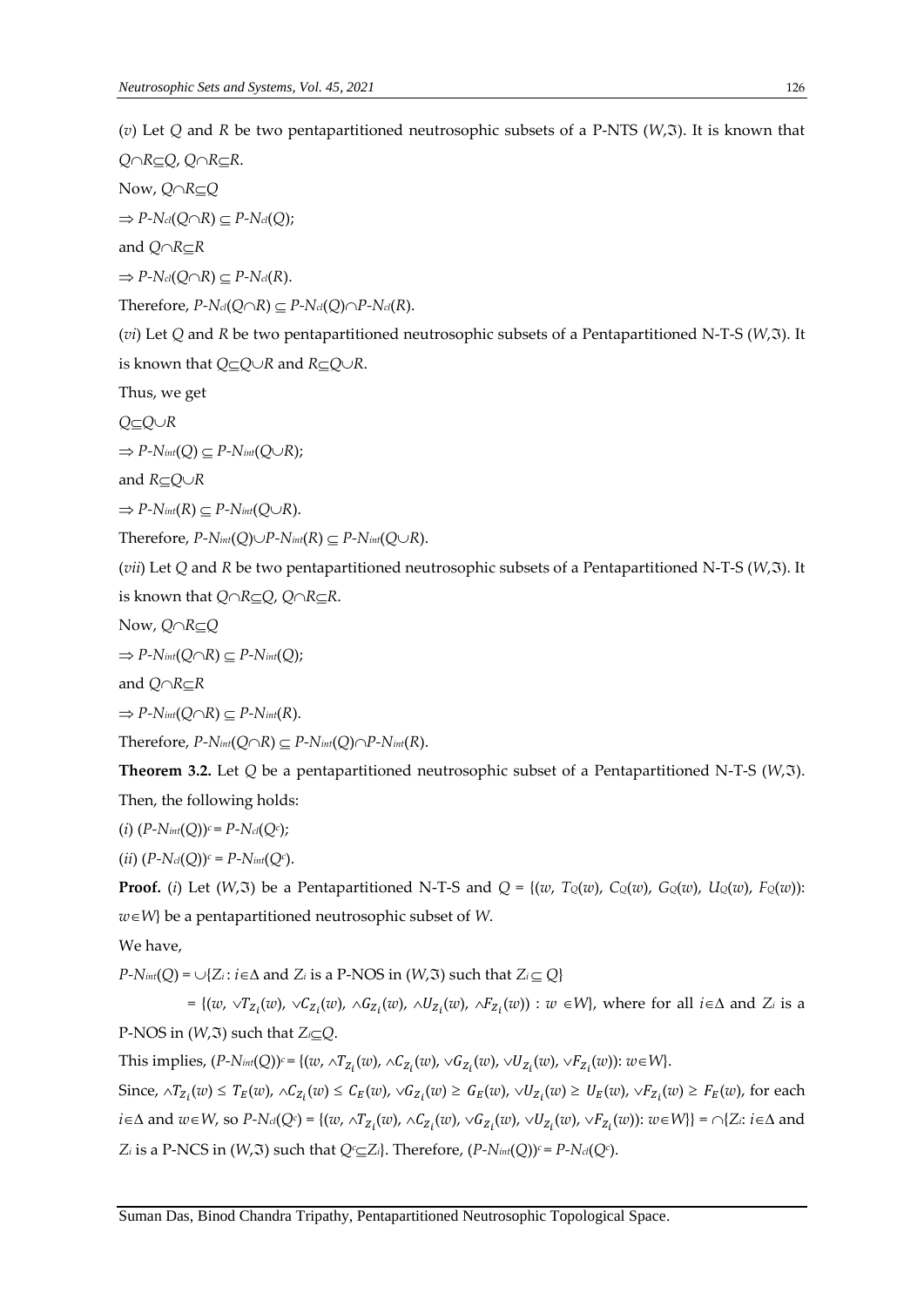(ii) Let (W, 3) be a Pentapartitioned N-T-S and  $Q = \{(w, T_Q(w), C_Q(w), G_Q(w), U_Q(w), F_Q(w)) : w \in W\}$  be a pentapartitioned neutrosophic subset of *W*.

We have,

 $P-N_{cl}(Q) = \bigcap \{Z_i: i \in \Delta \text{ and } Z_i \text{ is a } P\text{-NCS in } (W, \Im) \text{ such that } Z_i \supseteq Q\}$ 

 $= \{ (w, \land T_{Z_i}(w), \land C_{Z_i}(w), \lor G_{Z_i}(w), \lor U_{Z_i}(w), \lor F_{Z_i}(w)) : w \in W \}$ , where *Z<sub>i</sub>* is a P-NCS in (*W*, 3) such that  $Z_i \supseteq Q$ , for all  $i \in \Delta$ .

This implies,  $(P\text{-}N_{cl}(Q))^c = \{(w, \vee T_{Z_i}(w), \vee C_{Z_i}(w), \wedge G_{Z_i}(w), \wedge U_{Z_i}(w), \wedge F_{Z_i}(w)) : w \in W\}.$ 

Since  $\vee T_{Z_i}(w) \ge T_E(w)$ ,  $\vee C_{Z_i}(w) \ge C_E(w)$ ,  $\wedge G_{Z_i}(w) \le G_E(w)$ ,  $\wedge U_{Z_i}(w) \le U_E(w)$ ,  $\wedge F_{Z_i}(w) \le F_E(w)$ , for  $\alpha$  cach  $i \in \Delta$  and  $w \in W$ , so  $P$ - $N$ *int*( $Q$ *c*) = {( $w$ ,  $\vee T_{Z_i}(w)$ ,  $\vee C_{Z_i}(w)$ ,  $\wedge G_{Z_i}(w)$ ,  $\wedge U_{Z_i}(w)$ ,  $\wedge F_{Z_i}(w)$ ):  $w \in W$ } =  $\cup \{Z_i : i \in \Delta\}$ and  $Z_i$  is a P-NOS in  $(W,\mathfrak{T})$  such that  $Z_i \subseteq Q^c$ . Therefore,  $(P\text{-}N_{cl}(Q))^c = P\text{-}N_{int}(Q^c)$ .

**Theorem 3.3.** Let *X* be a pentapartitioned neutrosophic subset of a Pentapartitioned N-T-S ( $W$ , $\Im$ ). Then, the following holds:

(*i*)  $Q$  is a P-NOS if and only if  $P\text{-}N$ *int*( $Q$ ) =  $Q$ ;

 $(iii)Q$  is a P-NOS if and only if  $P-N_{cl}(Q) = Q$ .

**Proof.** (*i*) Let *Q* be a P-NOS in a Pentapartitioned N-T-S (*W*,  $\Im$ ). Now, *P-N*<sup>*int*</sup>(*Q*) =  $\cup$ {*Z*: *Z* is a P-NOS in (*W*,  $\tilde{x}$ ) and  $Z \subseteq Q$ }. Since, *Q* is a P-NOS in (*W*, $\tilde{x}$ ), so *Q* is the largest P-NOS, which is contained in *Q*. This implies,  $\bigcup \{Z: Z \text{ is a P-NOS in } (W, \Im) \text{ and } Z \subseteq Q\} = Q$ . Therefore,  $P\text{-}N_{int}(Q) = Q$ .

(*ii*) Let *Q* be a P-NCS in a Pentapartitioned N-T-S (*W*,  $\Im$ ). Now,  $P$ - $N_{cl}(Q) = \bigcap \{Z : Z \text{ is a } P\text{-NCS in (W,}\Im\}$ ) and  $Q \subseteq Z$ . Since, *Q* is a P-NCS in (*W*, 3), so *Q* is the smallest P-NCS, which contains *Q*. This implies,  $\bigcap \{Z: Z \text{ is a P-NCS in } (W, \Im) \text{ and } Q \subseteq Z\} = Q$ . Therefore,  $P\text{-}Nd(Q) = Q$ .

**Definition 3.3.** Let (*W*,) be a Pentapartitioned N-T-S. Then *X*, a P-N-S over *W* is called a

(*i*) pentapartitioned neutrosophic semi-open (P-NSO) set if and only if  $X \subseteq P\text{-}N_{cl}(P\text{-}N_{int}(X))$ ;

(*ii*) pentapartitioned neutrosophic pre-open (P-NPO) set if and only if  $X \subseteq P\text{-}N_{int}(P\text{-}N_{cl}(X))$ .

**Remark 3.3.** The complement of P-NSO set and P-NPO set in a Pentapartitioned N-T-S (*W*,3) are called pentapartitioned neutrosophic semi-closed (in short P-NSC) set and pentapartitioned neutrosophic pre-closed (in short P-NPC) set respectively.

**Theorem 3.4.** Let  $(W,\mathfrak{T})$  be a Pentapartitioned N-T-S. Then,

(*i*) every P-NOS is a P-NSO set.

(*ii*) every P-NOS is a P-NPO set.

**Proof.** (*i*) Let ( $W$ , $\Im$ ) be a Pentapartitioned N-T-S. Let *X* be a P-NOS. Therefore, *X*=P-N<sub>int</sub>(*X*). It is known that *X<sub>C</sub>* $P$ -*N*<sub>*c*</sub>(*X*). This implies, *X<sub></sub>C* $P$ -*N<sub><i>i*</sub></sub>( $P$ -*N<sub>int</sub>*(*X*)). Therefore, *X* is a *P*-NSO set in (*W*,  $\Im$ ).

(*ii*) Let ( $W$ , $\Im$ ) be a Pentapartitioned N-T-S. Let *X* be a P-NOS. Therefore,  $X = P - N$ *int*(*X*). It is known that,  $X \subseteq P-N_{cl}(X)$ . This implies,  $P-N_{int}(X) \subseteq P-N_{int}(P-N_{cl}(X))$  i.e.  $X = P-N_{int}(X) \subseteq P-N_{int}(P-N_{cl}(X))$ . Therefore,  $X \subseteq P-N_{int}(Y)$  $P-N<sub>int</sub>(P-N<sub>cl</sub>(X))$ . Hence, *X* is a P-NPO set in (*W*, 3).

**Remark 3.4.** The converse of the previous theorem may not be true in general. This follows from the following example.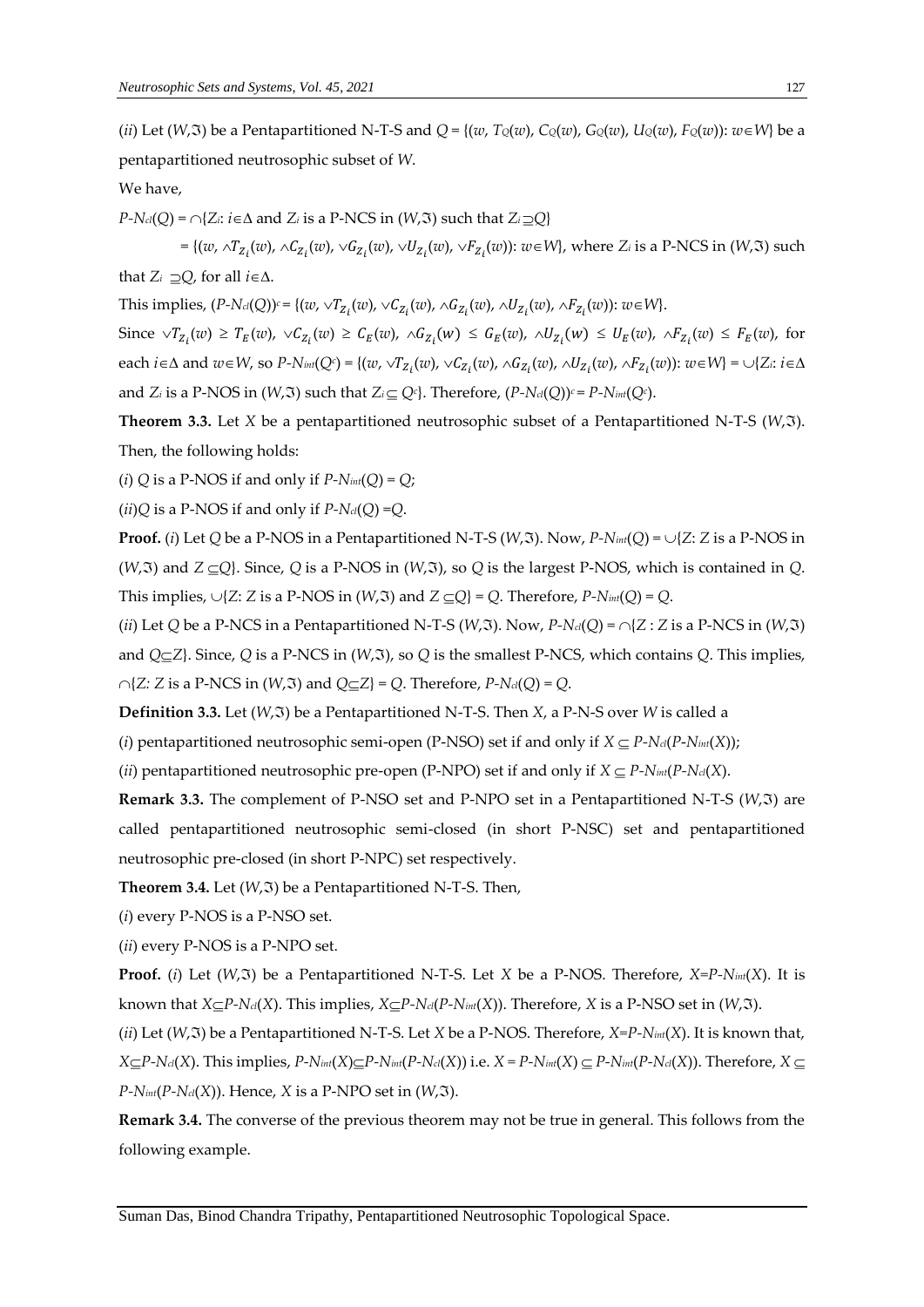**Example 3.2.** Let  $(W,\Im)$  be a Pentapartitioned N-T-S, where  $\Im$ ={0*PN*, 1*PN*, {(*a*,0.3,0.4,0.5,0.4,0.3), (*b*,0.4,0.3,0.7,0.3,0.4)}, {(*a*,0.4,0.6,0.4,0.4,0.1), (*b*,0.5,0.4,0.5,0.1,0.3)}}. Then,

(*i*) *Q*={(*a*,0.6,0.6,0.3,0.4,0.1), (*b*,0.9,0.8,0.4,0.1,0.2)} is a P-NSO set but it is not a P-NOS in (*W*,).

(*ii*)  $P=\{(a,0.3,0.7,0.2,0.9,0.2), (b,0.3,0.7,0.5,0.4,0.3)\}$  is a P-NPO set but it is not a P-NOS in (*W*, 3).

Theorem 3.5. In a Pentapartitioned N-T-S (*W*,  $\tilde{y}$ ), the union of two P-NSO sets is a P-NSO set.

**Proof.** Let *X* and *Y* be two P-NSO sets in a Pentapartitioned N-T-S (*W*,  $\Im$ ). Therefore,

 $X \subseteq P$ -N*cl*( $P$ -N*int*( $X$ )) (3)

and  $Y \subset P-N_{\text{cl}}(P-N_{\text{int}}(Y))$  (4)

From eq. (3) and eq. (4), we have

 $X \cup Y \subseteq P$ - $N$ *cl*( $P$ - $N$ *int*( $X$ )) $\cup P$ - $N$ *cl*( $P$ - $N$ *int*( $Y$ ))

 $= P - N_{\text{cl}}(P - N_{\text{int}}(X) \cup P - N_{\text{int}}(Y))$ 

 $\subset P$ - $N_{\text{cl}}(P$ - $N_{\text{int}}(X \cup Y)$ .

Therefore,  $X \cup Y \subseteq P$ - $N_{cl}(P-N_{int}(X \cup Y))$ . Hence,  $X \cup Y$  is a P-NSO set in  $(W, \Im)$ .

**Theorem 3.6.** In a Pentapartitioned N-T-S (*W*,  $\Im$ ), the union of two P-NPO sets is also a P-NPO set.

**Proof.** Let *X* and *Y* be two P-NPO sets in a Pentapartitioned N-T-S (*W<sub>r</sub>*3). Therefore,

$$
X \subseteq P - N_{int}(P - N_{cl}(X))
$$
\n
$$
A \leq P - N_{int}(P - N_{cl}(X))
$$
\n
$$
A \leq P - N_{cl}(P - N_{cl}(X))
$$
\n
$$
(6)
$$

and  $Y \subseteq P-N_{int}(P-N_{ci}(Y))$  (6)

From eq. (5) and eq. (6), we have,

 $X \cup Y \subseteq P$ - $N$ *int*( $P$ - $N$ *cl*( $X$ )) $\cup P$ - $N$ *int*( $P$ - $N$ *cl*( $Y$ ))

 $\subseteq$  *P-Nint*(*P-Ncl*(*X*) $\cup$ *P-Ncl*(*Y*))

 $= P - N_{int}(P - N_{cl}(X \cup Y)).$ 

Therefore,  $X \cup Y \subseteq P\text{-}N_{int}(P\text{-}N_{cl}(X \cup Y))$ . Hence,  $X \cup Y$  is a P-NPO set in  $(W, \Im)$ .

**Definition 3.4.** Let  $(W,\mathfrak{F})$  be a Pentapartitioned N-T-S. Then, a P-N-S *X* over *W* is called a pentapartitioned neutrosophic  $\alpha$ -open (in short P-N $\alpha$ -O) set if and only if  $X \subseteq P$ -N<sub>int</sub>( $P$ -N<sub>int</sub>( $X$ ))). The complement of a P-N $\alpha$ -O set is called a pentapartitioned neutrosophic  $\alpha$ -closed (in short  $P-N\alpha-C$ ) set.

**Proposition 3.1.** In a Pentapartitioned N-T-S  $(W,\mathcal{F})$ , every P-NOS is a P-N $\alpha$ -O set.

**Remark 3.5.** The converse of the above proposition may not be true in general, which follows from the following example.

**Example 3.3.** Let us consider a Pentapartitioned N-T-S (W, 3) as shown in Example 3.2. Clearly, the pentapartitioned neutrosophic set  $Q = \{(a, 0.6, 0.6, 0.3, 0.4, 0.1), (b, 0.9, 0.8, 0.4, 0.1, 0.2)\}$  is a P-N $\alpha$ -O set but it is not a P-NOS in  $(W, \mathfrak{I})$ .

**Theorem 3.7.** In a Pentapartitioned N-T-S ( $W$ , $\Im$ ), every P-N $\alpha$ -O set is a P-NSO set.

**Proof.** Let *X* be a P-N $\alpha$ -O set in (*W*, 3). Therefore,  $X \subseteq P$ -N<sub>int</sub>(*P*-N<sub>cl</sub>(*P*-N<sub>int</sub> (*X*))). It is known that  $P-N_{int}(P-N_{ci}(P-N_{int}(X))) \subseteq P-N_{ci}(P-N_{int}(X)).$  Thus we have,  $X \subseteq P-N_{ci}(P-N_{int}(X))$ . Hence, X is a P-NSO set. Therefore, every  $P-N\alpha-O$  set is a  $P-NSO$  set.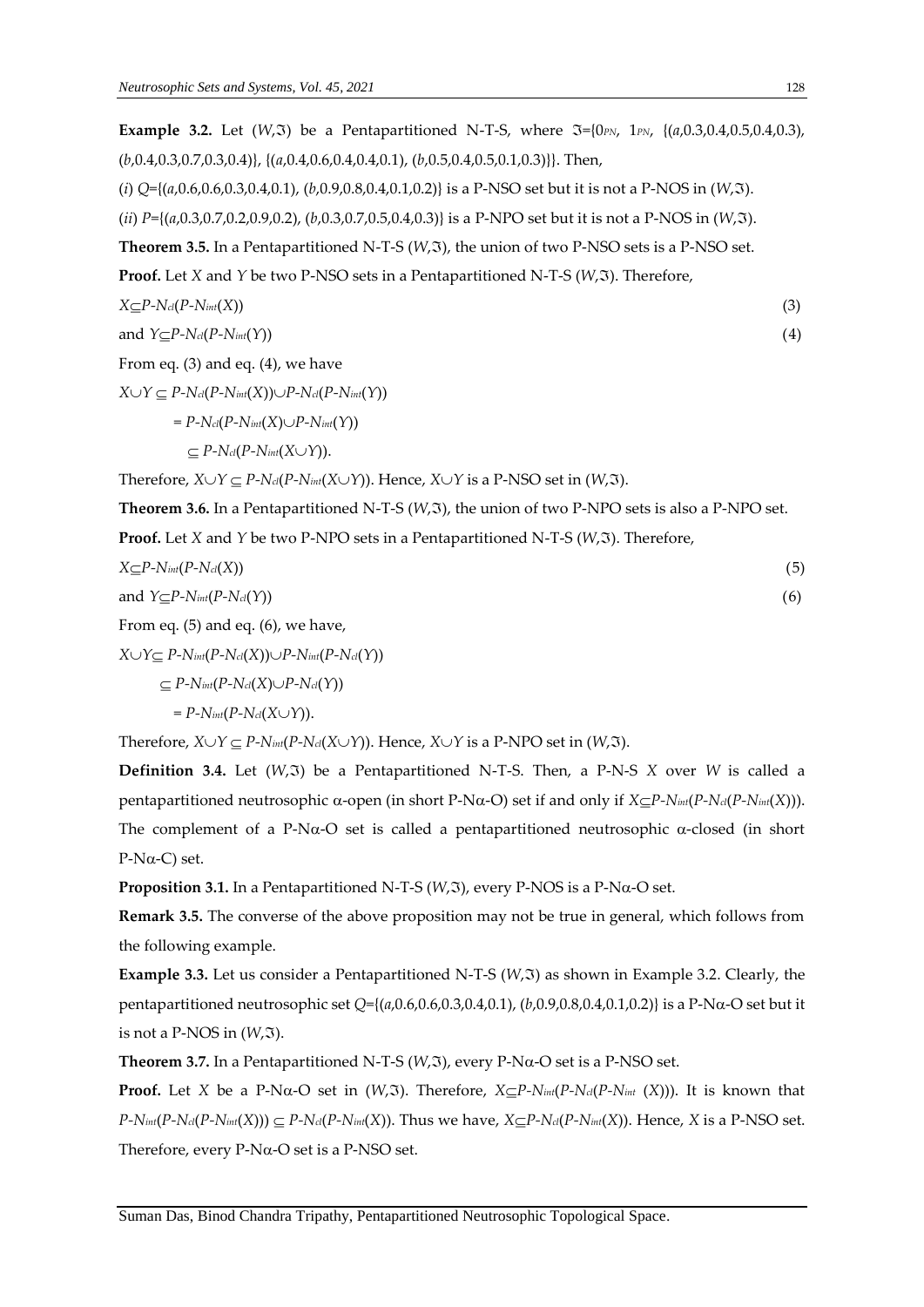**Remark 3.6.** The converse of the above example may not be true in general. This follows from the following example.

**Example 3.4.** Let  $(W,\Im)$  be a Pentapartitioned N-T-S, where  $\Im$ ={0*PN*, 1*PN*, {(*a*,0.5,0.6,0.5,0.7,0.8), (*b*,0.5,0.5,0.5,0.5,0.6)}, {(*a*,0.4,0.4,0.8,0.8,0.8), (*b*,0.5,0.5,0.8,0.8,0.8)}}. Then, it can be easily verified that  $A=\{(a,0.6,0.6,0.3,0.3,0.3), (b,0.5,0.5,0.4,0.4,0.4)\}\$ is a P-NSO set in  $(W,\Im)$ , but it is not a P-N $\alpha$ -O set in  $(W, \mathfrak{I}).$ 

**Theorem 3.8.** In a Pentapartitioned N-T-S ( $W$ , $\Im$ ), every P-N $\alpha$ -O set is a P-NPO set.

**Proof.** Let  $(W,\mathfrak{F})$  be a Pentapartitioned N-T-S. Let *X* be a P-N $\alpha$ -O set in  $(W,\mathfrak{F})$ . Therefore,  $X \subseteq P-N_{int}(P-N_{int}(X)))$ . It is known that  $P-N_{int}(X) \subseteq X$ . This implies,  $P-N_{cd}(P-N_{int}(X)) \subseteq P-N_{cd}(X)$ . Which implies  $P\text{-}N_{int}(P\text{-}N_{int}(X))) \subseteq P\text{-}N_{int}(P\text{-}N_{cl}(X)$ . Therefore,  $X \subseteq P\text{-}N_{int}(P\text{-}N_{cl}(X)$ . Hence, X is a P-NPO set. Therefore, every P-N $\alpha$ -O set is a P-NPO set in  $(W,\mathfrak{I})$ .

**Remark 3.7.** The converse of the above example may not be true in general. This follows from the following example.

**Example** 3.5. Let us consider a Pentapartitioned N-T-S  $(W,\mathfrak{F})$  as shown in Example 3.2. Then, the pentapartitioned neutrosophic set *P*={(*a*,0.3,0.7,0.2,0.9,0.2), (*b*,0.3,0.7,0.5,0.4,0.3)} is a P-NPO set in  $(W, \mathfrak{I})$  but it is not a P-N $\alpha$ -O set in  $(W, \mathfrak{I})$ .

**Definition** 3.5. Let  $(W,\mathfrak{F})$  be a P-NTS. Then, a P-NS X over *W* is called a pentapartitioned neutrosophic *b*-open (in short P-N-*b*-O) set if and only if  $X \subseteq P$ - $N_{int}(P-N_{cl}(X)) \cup P-N_{cl}(P-N_{int}(X))$ .

**Remark 3.8.** A pentapartitioned neutrosophic set *X* is called a pentapartitioned neutrosophic *b*-closed (in short P-N-*b*-C) set iff  $X^c$  is a P-N-*b*-O set i.e. if  $P$ - $N$ *int*( $P$ - $N$ *cl*( $X$ ))  $\cap$  $P$ - $N$ *cl*( $P$ - $N$ *int*( $X$ ))  $\subseteq X$ .

**Theorem 3.9.** In a P-NTS  $(W,\mathfrak{T})$ , every P-NPO  $(P-NSO)$  set is a P-N-b-O set.

**Proof.** Suppose that *X* be a P-NPO set in a P-NTS (*W*,  $\Im$ ). Therefore, *X*  $\subseteq$  *P-N<sub>int</sub>*(*P-N<sub>cl</sub>*(*X*)). This implies,  $X \subseteq P\text{-}N_{int}(P\text{-}N_{cl}(X)) \cup P\text{-}N_{cl}(P\text{-}N_{int}(X))$ . Hence, *X* is a P-N-*b*-O set. Therefore, every P-NPO set is a P-N-*b*-O set.

Similarly, it can be shown that every P-NSO set is a P-N-*b*-O set.

**Theorem 3.10.** The union of two P-N- $b$ -O sets in a P-NTS  $(W,\mathfrak{F})$  is a P-N- $b$ -O set.

**Proof.** Let *X* and *Y* be two P-N-*b*-O sets in a P-NTS  $(W, \Im)$ .

 $T$ herefore,  $X \subseteq P\text{-}N$ *int*( $P\text{-}N$ *cl*( $X$ ))  $\cup P\text{-}N$ *cl*( $P\text{-}N$ *int*( $X$ )) (7)

and 
$$
Y \subseteq P\text{-}N_{int}(P\text{-}N_{cl}(Y)) \cup P\text{-}N_{cl}(P\text{-}N_{int}(Y))
$$
 (8)

It is known that,  $X \subseteq X \cup Y$  and  $Y \subseteq X \cup Y$ .

Now,  $X \subseteq X \cup Y$ 

$$
\Rightarrow P\text{-}N_{int}(X) \subseteq P\text{-}N_{int}(A\cup B)
$$
\n
$$
\Rightarrow P\text{-}N_{cl}(P\text{-}N_{int}(X)) \subseteq P\text{-}N_{cl}(P\text{-}N_{int}(X\cup Y))
$$
\n(9)

and  $X \subseteq X \cup Y$ 

 $\Rightarrow$  *P-N*<sup>*cl*</sup>(*X*)  $\subseteq$  *P-N*<sup>*cl*</sup>(*A*∪*B*)

 $\Rightarrow$  *P-Nint*(*P-Ncl*(*X*))  $\subseteq$  *P-Nint*(*P-Ncl*(*X* $\cup$ *Y*)) (10)

Similarly, it can be shown that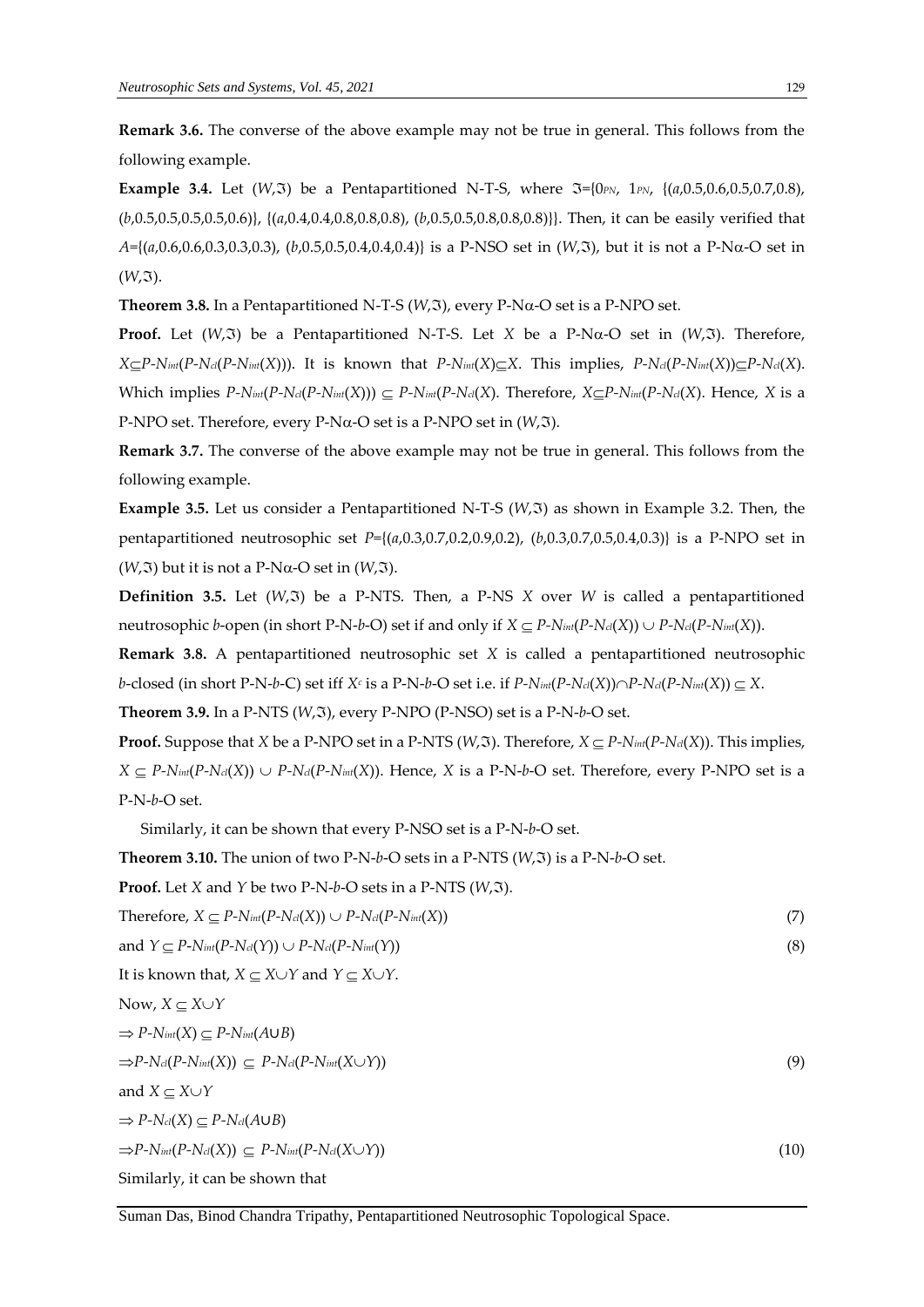$P\text{-}N_{\text{cl}}(P\text{-}N_{\text{int}}(\Upsilon)\subseteq P\text{-}N_{\text{cl}}(P\text{-}N_{\text{int}}(\Upsilon\vee\Upsilon))$  (11)

 $P-N$ *int*( $P-N$ *cl*(*Y*)) *<u>P-N<sup><i>int*</sup>(*P-Ncl*(*XV*))</sub> (12)</u>

From eq. (7) and eq. (8) we have,

 $X \cup Y \subseteq P-N_{cl}(P-N_{int}(X)) \cup P-N_{int}(P-N_{cl}(X)) \cup P-N_{cl}(P-N_{int}(Y)) \cup P-N_{int}(P-N_{cl}(Y))$ 

$$
\subseteq P\text{-}N_{\text{cl}}(P\text{-}N_{\text{int}}(X\cup Y))\cup P\text{-}N_{\text{int}}(P\text{-}N_{\text{cl}}(X\cup Y))\cup P\text{-}N_{\text{cl}}(P\text{-}N_{\text{int}}(X\cup Y))\cup P\text{-}N_{\text{int}}(P\text{-}N_{\text{cl}}(X\cup Y))
$$

[ by eqs (9), (10), (11), & (12)]

 $= P - N_{\text{cl}}(P - N_{\text{int}}(X \cup Y)) \cup P - N_{\text{int}}(P - N_{\text{cl}}(X \cup Y))$ 

 $\Rightarrow$   $X \cup Y \subset P$ - $N_{\text{cl}}(P \text{-} N_{\text{int}}(X \cup Y)) \cup P \text{-} N_{\text{int}}(P \text{-} N_{\text{cl}}(X \cup Y)).$ 

Therefore,  $X \cup Y$  is a P-N-b-O set.

Hence, the union of two P-N-*b*-O sets is a P-N-*b*-O set.

**Theorem 3.11.** In a P-NTS  $(W,\mathcal{F})$ , the intersection of two P-N-b-C sets is a P-N-b-C set.

**Proof.** Let  $(W, \Im)$  be a P-NTS. Let *X* and *Y* be two P-N-*b*-C sets in  $(W, \Im)$ . Therefore,

$$
P\text{-}N_{int}(P\text{-}N_{cl}(X)) \cap P\text{-}N_{cl}(P\text{-}N_{int}(X)) \subseteq X \tag{13}
$$

$$
\text{and } P\text{-}N_{int}(P\text{-}N_{cl}(Y)) \cap P\text{-}N_{cl}(P\text{-}N_{int}(Y)) \subseteq Y \tag{14}
$$

Since,  $X \cap Y \subseteq X$  and  $X \cap Y \subseteq Y$ , so we get

$$
P\text{-}N_{int}(X\cap Y)\subseteq P\text{-}N_{int}(X)\Rightarrow P\text{-}N_{cl}(P\text{-}N_{int}(X\cap Y))\subseteq P\text{-}N_{cl}(P\text{-}N_{int}(X));\tag{15}
$$

$$
P\text{-}N_{cl}(X\cap Y)\subseteq P\text{-}N_{cl}(X)\implies P\text{-}N_{int}(P\text{-}N_{cl}(X\cap Y))\subseteq P\text{-}N_{int}(P\text{-}N_{cl}(X))
$$
\n
$$
(16)
$$

$$
P\text{-}\mathrm{N}_{int}(X \cap Y) \subseteq P\text{-}\mathrm{N}_{int}(Y) \Rightarrow P\text{-}\mathrm{N}_{cl}(P\text{-}\mathrm{N}_{int}(X \cap Y)) \subseteq P\text{-}\mathrm{N}_{cl}(P\text{-}\mathrm{N}_{int}(Y))
$$
\n
$$
\tag{17}
$$

and 
$$
P\text{-}N_{cl}(X\cap Y) \subseteq P\text{-}N_{cl}(Y) \Rightarrow P\text{-}N_{int}(P\text{-}N_{cl}(X\cap Y)) \subseteq P\text{-}N_{int}(P\text{-}N_{cl}(Y))
$$
 (18)

From eq. (13) and eq. (14) we get,

$$
X \cap Y \supseteq P\text{-}\text{N}_{int}(P\text{-}\text{N}_{cl}(X)) \cap P\text{-}\text{N}_{cl}(P\text{-}\text{N}_{int}(X)) \cap P\text{-}\text{N}_{int}(P\text{-}\text{N}_{cl}(Y)) \cap P\text{-}\text{N}_{cl}(P\text{-}\text{N}_{int}(Y))
$$
  
\n
$$
\supseteq P\text{-}\text{N}_{int}(P\text{-}\text{N}_{cl}(X \cap Y)) \cap P\text{-}\text{N}_{cl}(P\text{-}\text{N}_{int}(X \cap Y)) \cap P\text{-}\text{N}_{int}(P\text{-}\text{N}_{cl}(X \cap Y)) \cap P\text{-}\text{N}_{cl}(P\text{-}\text{N}_{int}(X \cap Y))
$$
  
\n[by eqs (15), (16), (17) & (18)]

 $= P - N_{int}(P - N_{cl}(X \cap Y)) \cap P - N_{cl}(P - N_{int}(X \cap Y))$ 

 $\Rightarrow$  *X*∩*Y* ⊇ *P-N*<sup>*cl*</sup>(*P-N*<sup>*int*</sup>(*X*∩*Y*)) ∩ *P-N*<sup>*int*</sup>(*P-N*<sup>*cl*</sup>(*X*∩*Y*)).

Hence,  $X \cap Y$  is a P-N-b-C set in  $(W, \mathfrak{I})$ .

Therefore, the intersection of two P-N-*b*-C sets is again a P-N-*b*-C set.

**4. Conclusion:** In this study, we present the notions of pentapartitioned neutrosophic topological space and studied different types of open sets namely P-NPO set, P-NSO set, P-N-*b*-O set, and P-N $\alpha$ -O set. By defining P-NPO set, P-NSO set, P-N-b-O set and P-N $\alpha$ -O set, we formulate some results on Pentapartitioned N-T-Ss in the form of Theorems, Propositions, etc. We provide few illustrative counter examples where the results fail. We hope that, in the future, based on these notions and various open sets on Pentapartitioned N-T-S, many new investigation / research can be done. Further, the notion of pentapartitioned neutrosophic topological space can be used in area of decision making, data mining, etc.

#### **References:**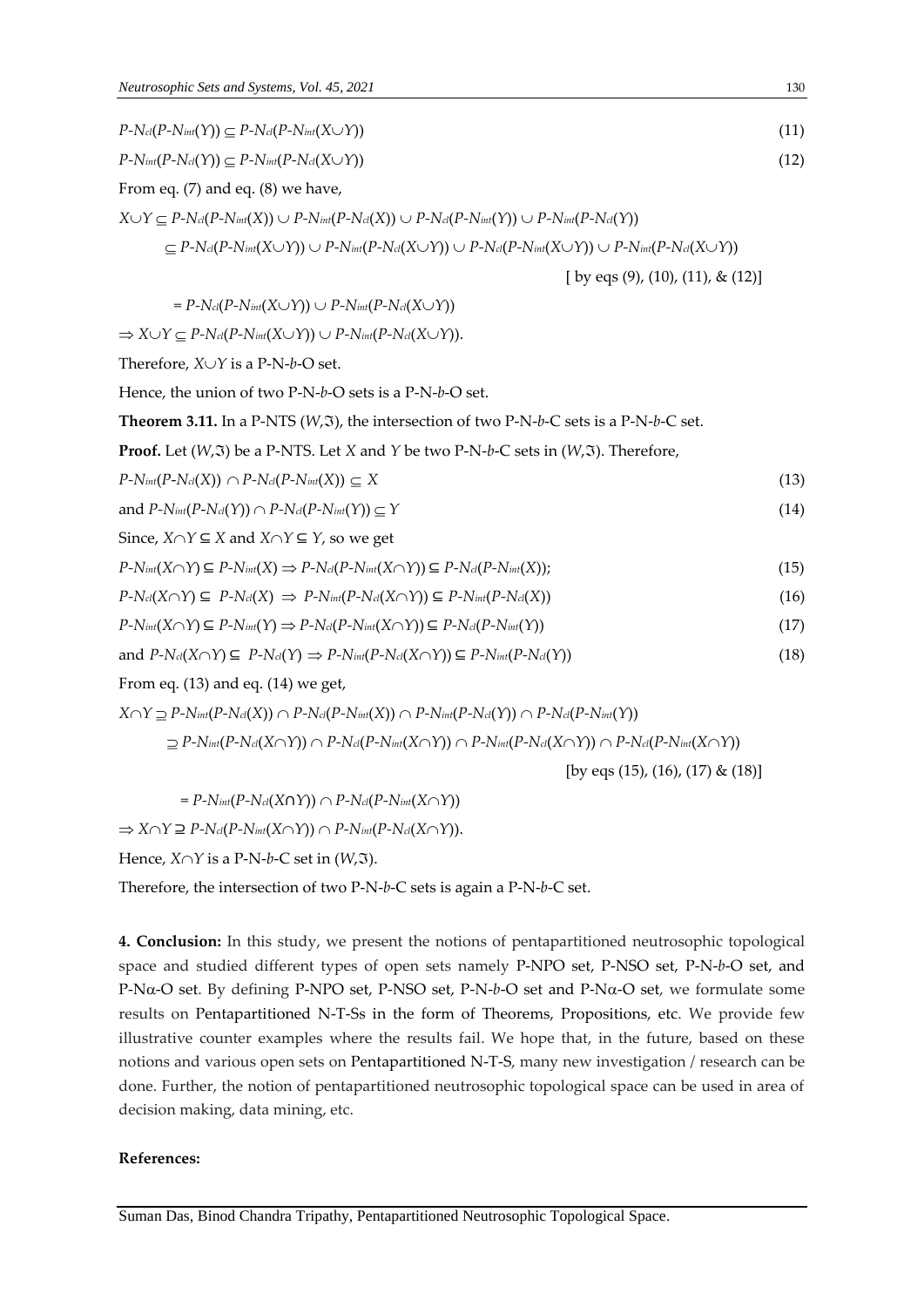- 1. Abdel-Basset, M., Manogaran, G., Gamal, A., & Smarandache, F. (2019). A group decision-making framework based on neutrosophic TOPSIS approach for smart medical device selection. *Journal of medical systems*, 43 (2), 38.
- 2. Abdel-Basset, M., Saleh, M., Gamal, A., & Smarandache, F. (2019). An approach of TOPSIS technique for developing supplier selection with group decision making under type-2 neutrosophic number. *Applied Soft Computing*, 77, 438-452.
- 3. Arokiarani, I., Dhavaseelan, R., Jafari, S., & Parimala, M. (2017). On some new notations and functions in neutrosophic topological spaces. *Neutrosophic Sets and Systems*, 16, 16-19.
- 4. Atanassov, K. (1986). Intuitionistic fuzzy sets. *Fuzzy Sets and Systems*, 20, 87-96.
- 5. Chahhtterjee, R., Majumdar, P., & Samanta, S. K. (2016). On some similarity measures and entropy on quadripartithioned single valued neutrosophic sets. *J. Int. Fuzzy Syst.*, 30, 2475– 2485.
- 6. Das, S. Neutrosophic Supra Simply Open Set and Neutrosophic Supra Simply Compact Space. *Neutrosophic Sets and Systems*, In Press.
- 7. Das, S., Das, R., & Granados, C. Topology on Quadripartitioned Neutrosophic Sets. *Neutrosophic Sets and Systems*, In Press.
- 8. Das, S., Das, R., Granados, C., & Mukherjee, A. (2021). Pentapartitioned Neutrosophic *Q*-Ideals of *Q*-Algebra. *Neutrosophic Sets and Systems*, 41, 52-63.
- 9. Das, S., Das, R., & Tripathy, B. C. (2020). Multi-criteria group decision making model using single-valued neutrosophic set. *LogForum*, 16 (3), 421-429.
- 10. Das, S., & Pramanik, S. (2020). Generalized neutrosophic *b*-open sets in neutrosophic topological space. *Neutrosophic Sets and Systems*, 35, 522-530.
- 11. Das, S., & Pramanik, S. (2020). Neutrosophic Φ-open sets and neutrosophic Φ-continuous functions. *Neutrosophic Sets and Systems*. 38, 355-367.
- 12. Das, S., & Pramanik, S. (2020). Neutrosophic simply soft open set in neutrosophic soft topological space. *Neutrosophic Sets and Systems*, 38, 235-243.
- 13. Das, R., Smarandache, F., & Tripathy, B. C. (2020). Neutrosophic Fuzzy Matrices and Some Algebraic Operations. *Neutrosophic Sets and Systems*, 32, 401-409.
- 14. Das, R., & Tripathy, B. C. (2020). Neutrosophic Multiset Topological Space. *Neutrosophic Sets and Systems*, 35, 142-152.
- 15. Das, S., & Tripathy, B. C. (2020). Pairwise neutrosophic-*b*-open set in neutrosophic bitopological spaces. *Neutrosophic Sets and Systems*, 38, 135-144.
- 16. Das, S., & Tripathy, B. C. (2021). Neutrosophic simply *b*-open set in neutrosophic topological spaces. *Iraqi Journal of Science*, In Press.
- 17. Dhavaseelan, R., & Jafari, S. (2018). Generalized neutrosophic closed sets. In F. Smarandache, & S. Pramanik (Eds., vol.2), *New trends in neutrosophic theory and applications* (pp. 261-273). Brussels: Pons Editions.